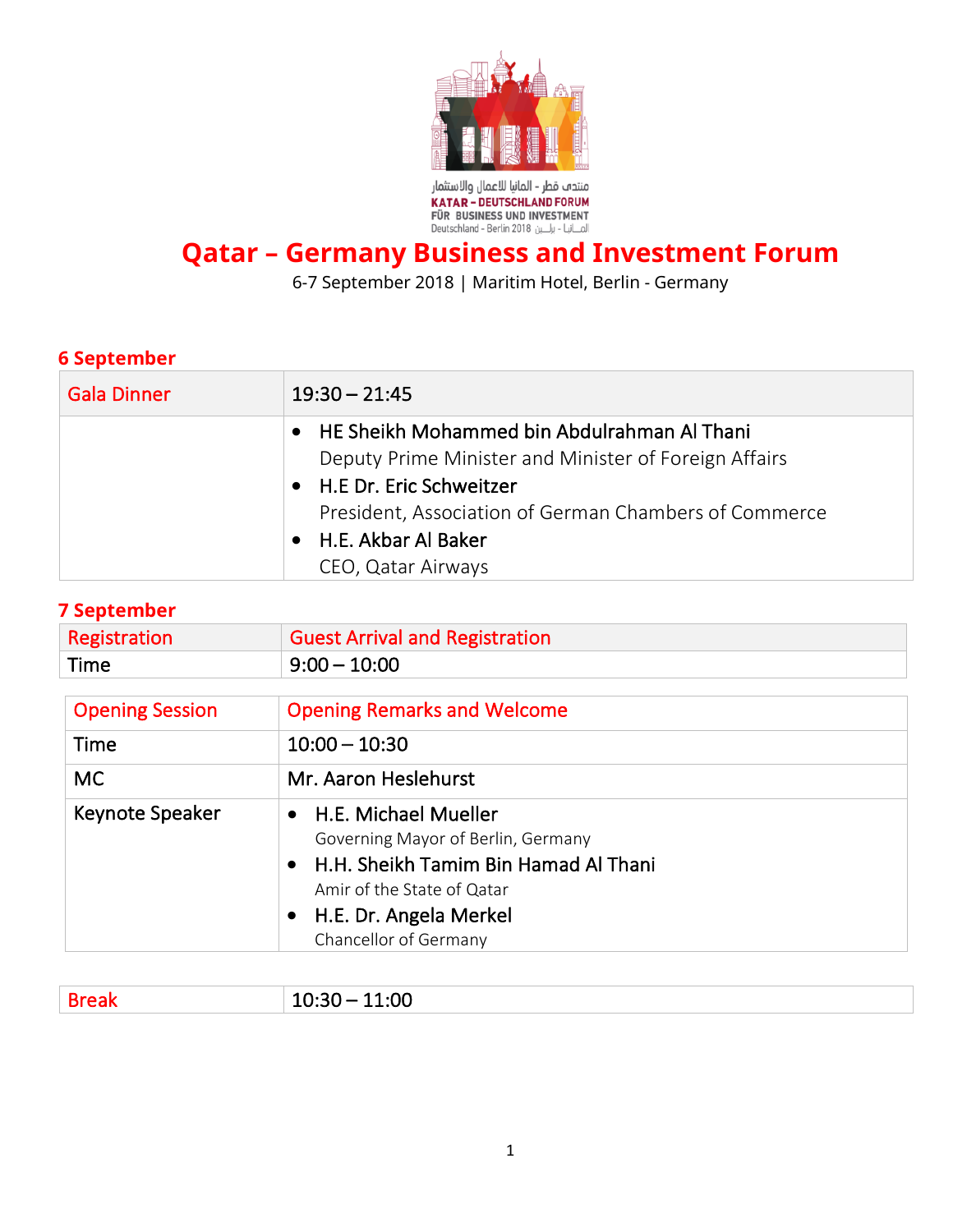| Qatar - Germany: Growth indicators of a real successful partnership                                                                                                                                                                                                                                                                                                                                                                                                                                                                  |
|--------------------------------------------------------------------------------------------------------------------------------------------------------------------------------------------------------------------------------------------------------------------------------------------------------------------------------------------------------------------------------------------------------------------------------------------------------------------------------------------------------------------------------------|
| $11:00 - 12:15$                                                                                                                                                                                                                                                                                                                                                                                                                                                                                                                      |
| Mr. Aaron Heslehurst                                                                                                                                                                                                                                                                                                                                                                                                                                                                                                                 |
| • H.E. Sheikh Ahmed Bin Jassim Bin Mohammed Al Thani<br>Minister of Economy and Commerce, Qatar<br>• H.E. Dr. Ulrich Nussbaum<br>State Secretary, Federal Minister of Economic Affairs and Energy<br>• H.E Sheikh Faisal bin Qassim Al-Thani<br>Chairman, Qatari Businessmen Association<br>• H.E. Sheikh Khalifa bin Jassim Bin Mohammed Al-Thani<br>Chairman, Qatar Chamber<br>• Mr. Salman Mohammad Kaldari<br>Chairman, The Single Window<br>• Mr. Khamis Ahmed Al-Mohannadi<br>Chairman, Private Sector Development and Support |
|                                                                                                                                                                                                                                                                                                                                                                                                                                                                                                                                      |

| <b>Lunch Break</b> | $12:15 - 13:30$ |
|--------------------|-----------------|
|                    |                 |

| <b>Session 2</b> | Financial sector: a solid line of defense for economic security and<br>project financing                                                                                                                                                                                                                                                                                                                                                     |
|------------------|----------------------------------------------------------------------------------------------------------------------------------------------------------------------------------------------------------------------------------------------------------------------------------------------------------------------------------------------------------------------------------------------------------------------------------------------|
| Time             | 13:30 - 14:45                                                                                                                                                                                                                                                                                                                                                                                                                                |
| Moderator        | Mr. Terry Martin                                                                                                                                                                                                                                                                                                                                                                                                                             |
| <b>Speakers</b>  | • H.E. Mr. Ali Sherif Al Emadi<br>Minister of Finance, Qatar<br>• H.E. Sheikh Abdullah bin Mohamed bin Saoud Al Thani<br>CEO, Qatar Investment Authority<br>• Mr. Ali Ahmed Al-Kuwari<br>Group CEO, Qatar National Bank<br>Mr. Christian Sewing<br>$\bullet$<br>CEO, Deutsche Bank AG<br>Mr. Yousuf Mohammed Al-Jaidah<br>$\bullet$<br>CEO and Board Member, Qatar Financial Centre<br>Mr. Klaus Michacak<br>$\bullet$<br>CEO, KFW IPEX Bank |

| $\sim$ $\sim$ $\sim$<br>- 4<br>. .<br>ni e<br>----<br>____ |  |
|------------------------------------------------------------|--|
|------------------------------------------------------------|--|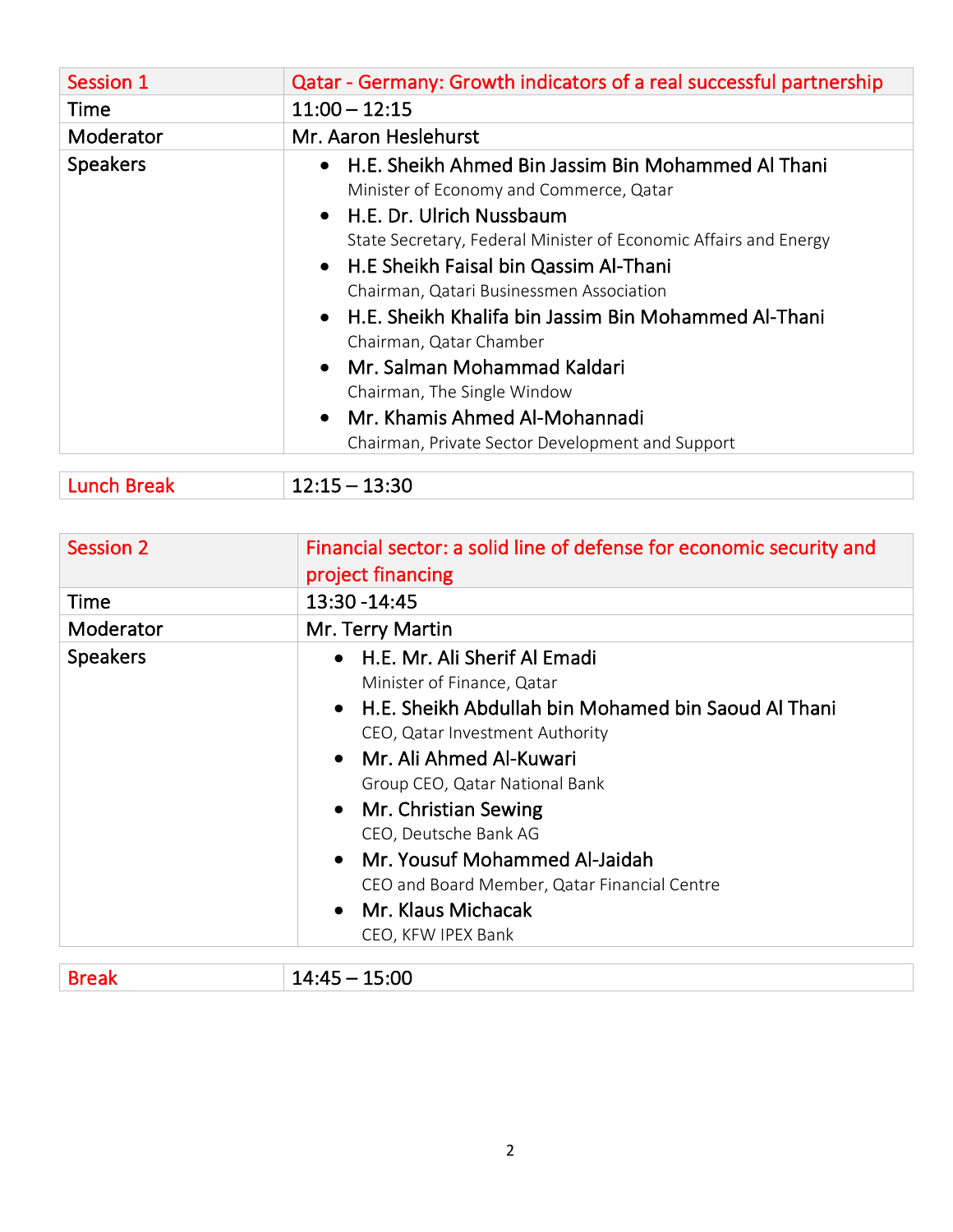| <b>Session 3</b> | Industrial Development: Key to Doha and Berlin to diversify sources of<br>income |
|------------------|----------------------------------------------------------------------------------|
| Time             | $15:00 - 16:15$                                                                  |
| Moderator        | Mr. Terry Martin                                                                 |
| <b>Speakers</b>  | H.E. Dr. Mohammed Bin Saleh Al-Sada<br>$\bullet$                                 |
|                  | Minister of Energy and Industry                                                  |
|                  | • H.E. Mr. Mohamed Bin Abdullah Al Rumaihi                                       |
|                  | Minister of Municipality and Environment                                         |
|                  | • H.E Hans-Joachim Fuchtel                                                       |
|                  | Parliamentary State Secretary Federal Ministry of Food and Agriculture           |
|                  | • Mr Saad Sherida Al-Kaabi                                                       |
|                  | President & CEO, Qatar Petroleum                                                 |
|                  | • HE Mr. Ahmed Mohammed Al-Sayed                                                 |
|                  | Chairman, Free Zone Authority                                                    |

| <b>Session 4</b> | Investing in Germany: Great opportunities and guaranteed success                                                                                                                                                                                                                                                                                                                                                                                                                                   |
|------------------|----------------------------------------------------------------------------------------------------------------------------------------------------------------------------------------------------------------------------------------------------------------------------------------------------------------------------------------------------------------------------------------------------------------------------------------------------------------------------------------------------|
| Time             | $16:15 - 17:30$                                                                                                                                                                                                                                                                                                                                                                                                                                                                                    |
| Moderator        | Mr. Patrick Dewayne                                                                                                                                                                                                                                                                                                                                                                                                                                                                                |
| <b>Speakers</b>  | • Dr. Volker Treier<br>Deputy Chief Executive Officer, International and European<br>Economic Affairs German Chambers of Commerce-Worldwide<br>Network (DIHK)<br>• Mr. Achim Hartig<br>Managing Director Investor Consulting, GTAI<br>• Eng. Abdullah bin Hamad Al-Attiyah<br>CEO - Qatari Diar<br>• Mr. Matthias Schellenberg<br>CEO, Merck Finck Privatbankiers AG<br>• Dr. Regina Hodits<br>Spokesperson of the Board of the German Private Equity and<br>Venture Capital Association e.V (BVK) |

| . | $\mathcal{A}$ $\mathcal{A}$ $\mathcal{A}$ $\mathcal{A}$ $\mathcal{A}$ $\mathcal{A}$ $\mathcal{A}$ $\mathcal{A}$ $\mathcal{A}$ $\mathcal{A}$ $\mathcal{A}$ $\mathcal{A}$ $\mathcal{A}$ $\mathcal{A}$ $\mathcal{A}$ $\mathcal{A}$ $\mathcal{A}$ $\mathcal{A}$ $\mathcal{A}$ $\mathcal{A}$ $\mathcal{A}$ $\mathcal{A}$ $\mathcal{A}$ $\mathcal{A}$ $\mathcal{$<br>$\overline{\phantom{a}}$<br>¬<br>- -<br>་<br>.<br>_______ |
|---|--------------------------------------------------------------------------------------------------------------------------------------------------------------------------------------------------------------------------------------------------------------------------------------------------------------------------------------------------------------------------------------------------------------------------|
|   |                                                                                                                                                                                                                                                                                                                                                                                                                          |